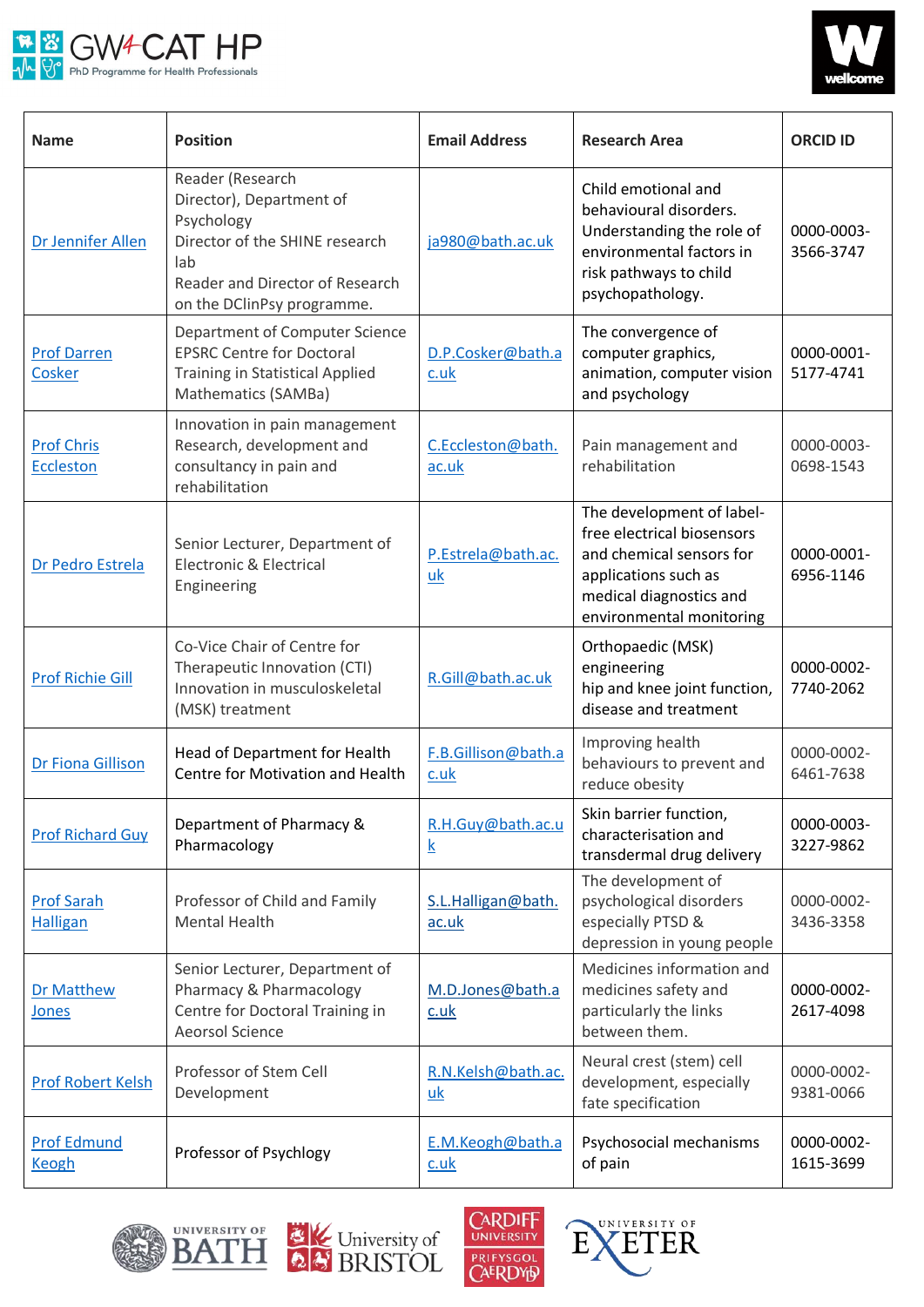



| Prof Jonathan<br><b>Knight</b>      | Pro-Vice-Chancellor (Research)                                                                                   | pysjck@bath.ac.uk               | Photonics and optical<br>physics                                                                                                                                                     | 0000-0002-<br>0802-8804 |
|-------------------------------------|------------------------------------------------------------------------------------------------------------------|---------------------------------|--------------------------------------------------------------------------------------------------------------------------------------------------------------------------------------|-------------------------|
| <b>Prof Banafshe</b><br>Larijani    | Professor of Therapeutic<br>Innovation                                                                           | B.Larijani@bath.ac.<br>uk       | Cross disciplinary research<br>(physical sciences) to<br>develop novel avenues for<br>investigation of biological<br>processes in signalling                                         | 0000-0003-<br>4735-1169 |
| Dr Anita<br><b>McGrogan</b>         | Senior Lecturer in<br>Pharmacoepidemiology                                                                       | A.McGrogan@bath<br>.ac.uk       | Medication utilisation and<br>medication safety in<br>vulnerable populations                                                                                                         | 0000-0003-<br>3855-9400 |
| <b>Prof Neil McHugh</b>             | Professor of Rheumatology                                                                                        | N.J.McHugh@bath.<br>ac.uk       | Serology of idiopathic<br>inflammatory myositis,<br>scleroderma, lupus and<br>juvenile idiopathic arthritis<br>Early detection and<br>treatment guidelines in<br>psoriatic arthritis | 0000-0003-<br>2765-658X |
| <b>Prof Randy Mrsny</b>             | Professor, Department of<br>Pharmacy & Pharmacology<br>Centre for Therapeutic<br>Innovation                      | R.J.Mrsny@bath.ac<br>.uk        | Aspects of epithelial cell<br>structure/function in<br>health and disease                                                                                                            | 0000-0001-<br>8505-8516 |
| <b>Prof Adele</b><br><b>Murrell</b> | Professor of Epigenetics                                                                                         | A.M.Murrell@bath.<br>ac.uk      | Tumorigenesis and<br>metastasis disruption to<br>genome organisation<br>leading to the aberrant<br>expression of several genes<br>related to cancer cell<br>survival                 | 0000-0003-<br>2647-3511 |
| <b>Prof Andrew</b><br>Preston       | Department of Biology &<br>Biochemistry<br>Milner Centre for Evolution                                           | A.Preston@bath.ac<br><u>.uk</u> | <b>Bacterial pathogenesis</b>                                                                                                                                                        | 0000-0002-<br>1489-280X |
| <b>Prof Harry Rutter</b>            | Professor in Global Public Health                                                                                | H.R.Rutter@bath.a<br>c.uk       | Public health, complex<br>systems, obesity, physical<br>activity, communicable and<br>non communicable disease<br>prevention                                                         | 0000-0002-<br>9322-0656 |
| Dr Jenny Scott                      | Senior Lecturer in Pharmacy<br>Practice                                                                          | J.A.Scott@bath.ac.<br>uk        | Evidence based<br>interventions for people<br>with drug addictions                                                                                                                   | 0000-0002-<br>4920-0914 |
| <b>Prof Samuel</b><br>Sheppard      | Department of Biology &<br>Biochemistry<br>Milner Centre for Evolution<br><b>Centre for Mathematical Biology</b> | S.K.Sheppard@bat<br>h.ac.uk     | The use of genetics<br>/genomics and phenotypic<br>studies to address complex<br>questions in the ecology,<br>epidemiology and<br>evolution of microbes                              | 0000-0001-<br>6901-3203 |
| Dr Paula Smith                      | Senior Lecturer Palliative and end<br>of life care                                                               | P.C.Smith@bath.ac<br><u>.uk</u> | Palliative and end of life<br>care                                                                                                                                                   | 0000-0002-<br>2945-8694 |







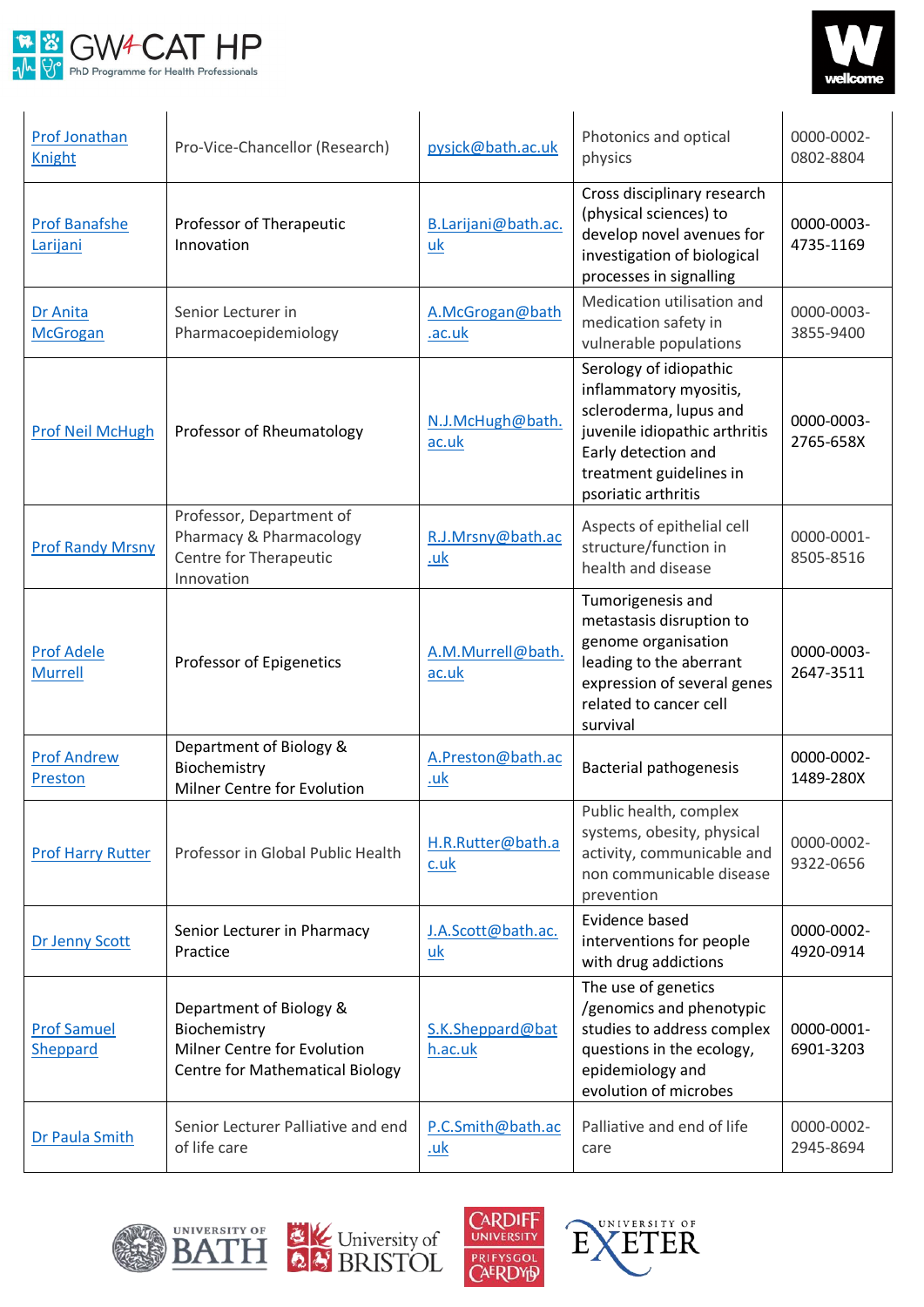



| <b>Prof Dylan</b><br>Thompson                | Professor of Human Physiology                                                                                                                                                                                                      | D.Thompson@bath<br>.ac.uk                           | Physical activity, exercise<br>and nutrition                                                                                                                                                    | 0000-0002-<br>6312-1518 |
|----------------------------------------------|------------------------------------------------------------------------------------------------------------------------------------------------------------------------------------------------------------------------------------|-----------------------------------------------------|-------------------------------------------------------------------------------------------------------------------------------------------------------------------------------------------------|-------------------------|
| <b>Prof Stephen</b><br>Ward                  | Professor of Pharmacy and<br>Pharmacology                                                                                                                                                                                          | S.G.Ward@bath.ac.<br>uk                             | Mechanisms of<br>inflammation and fibrosis                                                                                                                                                      | 0000-0002-<br>6795-6002 |
| Prof Zafar Bashir                            | Professor of Cellular<br>Neuroscience                                                                                                                                                                                              | Z.I.Bashir@bristol.a<br>c.uk                        | Understanding how<br>synaptic transmission<br>occurs, can be regulated<br>and modified,<br>understanding central<br>nervous system in learning<br>and memory                                    | 0000-0003-<br>3650-2136 |
| <b>Prof Christiane</b><br>Berger-Schaffitzel | Wellcome Trust Investigator,<br>Professor of Biochemistry                                                                                                                                                                          | christiane.berger-<br>schaffitzel@bristol.<br>ac.uk | How cells recognize<br>problems during protein<br>synthesis and target the<br>defective proteins and<br>their encoding mRNAs to<br>degradation                                                  | 0000-0002-<br>1516-9760 |
| <b>Prof Andrew Dick</b>                      | Professor of Ophthalmology                                                                                                                                                                                                         | A.Dick@bristol.ac.u<br>k                            | Inflammatory eye disease                                                                                                                                                                        | 0000-0002-<br>0742-3159 |
| <b>Prof Andrew</b><br><b>Dowsey</b>          | Chair in Population Health Data<br>Science, Bristol Veterinary School<br><b>Bristol Population Health Science</b><br>Institute                                                                                                     | andrew.dowsey@b<br>ristol.ac.uk                     | The facilitation and<br>acceleration of health<br>sciences research through<br>novel artificial intelligence<br>and statistical data science<br>methodology                                     | 0000-0002-<br>7404-9128 |
| <b>Gene Feder</b>                            | Professor of Primary Care, Bristol<br><b>Medical School (PHS)</b><br><b>Bristol Population Health Science</b><br>Institute<br>Centre for Academic Primary Care                                                                     | Gene.Feder@bristo<br>I.ac.uk                        | The diagnosis and<br>management of stable<br>heart disease and health<br>care responses to domestic<br>violence                                                                                 | 0000-0002-<br>7890-3926 |
| <b>Prof Adam Finn</b>                        | <b>Professor of Paediatrics</b>                                                                                                                                                                                                    | Adam.Finn@bristol<br>.ac.uk                         | Infection and immunity                                                                                                                                                                          | 0000-0003-<br>1756-5668 |
| <b>Prof Matthew</b><br><b>Hickman</b>        | Professor in Public Health and<br>Epidemiology - Deputy Head of<br>School and Head of Population<br><b>Health Science</b>                                                                                                          | Matthew.Hickman<br>@bristol.ac.uk                   | Infectious disease control<br>and the epidemiological<br>and public health<br>consequences of drug use                                                                                          | 0000-0001-<br>9864-459X |
| <b>Prof Tom Gaunt</b>                        | Professor of Health and<br><b>Biomedical Informatics and MRC</b><br>Investigator, Bristol Medical<br>School (PHS)<br><b>Bristol Population Health Science</b><br>Institute<br>Programme Lead, MRC<br>Integrative Epidemiology Unit | Tom.Gaunt@bristo<br>l.ac.uk                         | Understanding the<br>mechanisms of disease,<br>through the integration of<br>diverse biomedical and<br>epidemiological data; and<br>the development of<br>software tools to analyse<br>the data | 0000-0003-<br>0924-3247 |







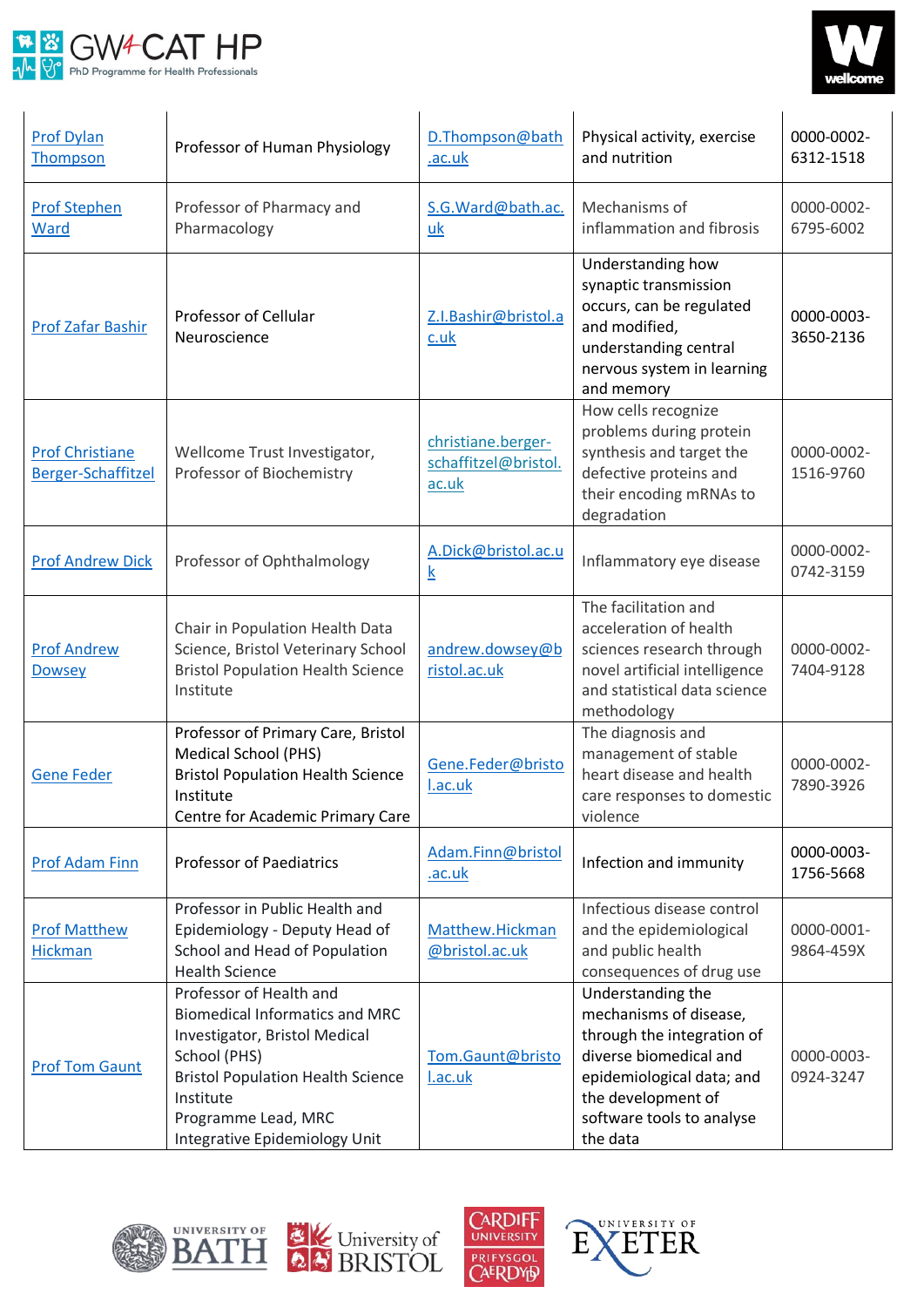



| <b>Prof Matthew</b><br>Jones       | Professorial Research Fellow in<br>Neuroscience                                                                                                                                                                                                                                                       | Matt.Jones@bristol<br>.ac.uk      | How neurons distributed<br>across functionally<br>specialised brain regions<br>share information                                        | 0000-0001-<br>5396-3108 |
|------------------------------------|-------------------------------------------------------------------------------------------------------------------------------------------------------------------------------------------------------------------------------------------------------------------------------------------------------|-----------------------------------|-----------------------------------------------------------------------------------------------------------------------------------------|-------------------------|
| <b>Prof Golam</b><br>Khandaker     | Professor of Psychiatry                                                                                                                                                                                                                                                                               | golam.khandaker@<br>bristol.ac.uk | Identifying and validating<br>novel immunological<br>mechanisms and potential<br>treatment targets for<br>major psychiatric disorders   | 0000-0002-<br>4935-9220 |
| Dr Duleeka Knipe                   | <b>Vice Chancellor's Fellow</b>                                                                                                                                                                                                                                                                       | Dee.Knipe@bristol.<br>ac.uk       | The social determinants of<br>mental health especially<br>suicide and self-harm                                                         | 0000-0002-<br>1040-7635 |
| <b>Prof Deborah</b><br>Lawlor      | Professor of Epidemiology                                                                                                                                                                                                                                                                             | D.A.Lawlor@bristol<br>.ac.uk      | Womens' health and<br>pregnancy                                                                                                         | 0000-0002-<br>6793-2262 |
| <b>Prof Paul Martin</b>            | Professor of Cell Biology                                                                                                                                                                                                                                                                             | Paul.Martin@bristo<br>I.ac.uk     | model wound healing in<br>several genetically<br>tractable model organism                                                               | 0000-0002-<br>2665-5086 |
| <b>Prof Ruth Massey</b>            | Professor of Microbial<br>Pathogenicity                                                                                                                                                                                                                                                               | ruth.massey@brist<br>ol.ac.uk     | Using genomics to study<br>pathogenicity                                                                                                | 0000-0002-<br>8154-4039 |
| <b>Dr David</b><br><b>Matthews</b> | Reader in Virology                                                                                                                                                                                                                                                                                    | D.A.Matthews@bri<br>stol.ac.uk    | Virus host cell interactions<br>with an emphasis on<br>respiratory viruses                                                              | 0000-0003-<br>4611-8795 |
| <b>Prof Marcus Munaf</b>           | Professor of Biological Psychology                                                                                                                                                                                                                                                                    | Marcus.Munafo@b<br>ristol.ac.uk   | Pathways into, &<br>consequences of, health<br>behaviours and mental<br>health                                                          | 0000-0002-<br>4049-993X |
| <b>Prof Eugenia</b><br>Piddini     | Professorial Research Fellow in<br>Cell Biology                                                                                                                                                                                                                                                       | eugenia.piddini@br<br>istol.ac.uk | Cell competition:<br>mechanisms and function<br>in cancer                                                                               | 0000-0003-<br>3901-076X |
| <b>Prof Caroline</b><br>Relton     | Professor of Epigenetic<br>Epidemiology                                                                                                                                                                                                                                                               | Caroline.Relton@b<br>ristol.ac.uk | Improving understanding<br>of the role of epigenetic<br>processes in disease and<br>development using<br>population-based<br>approaches | 0000-0003-<br>2052-4840 |
| <b>Prof Kristen</b><br>Reyher      | Professor of Veterinary<br><b>Epidemiology and Population</b><br>Health, Bristol Veterinary School<br><b>Bristol Population Health Science</b><br>Institute<br>Biostatistics, Epidemiology,<br><b>Mathematics and Ecology</b><br>Senior Lecturer in Farm Animal<br>Science, Bristol Veterinary School | Kristen.Reyher@bri<br>stol.ac.uk  | Antimicrobial resistance                                                                                                                | 0000-0003-<br>4912-5026 |
| <b>Prof Anne Ridley</b>            | Professor and Head of<br>School, School of Cellular and<br>Molecular Medicine, Cancer                                                                                                                                                                                                                 | anne.ridley@bristo<br>l.ac.uk     | Cancer, cell migration, cell<br>signalling                                                                                              | 0000-0001-<br>8186-5708 |







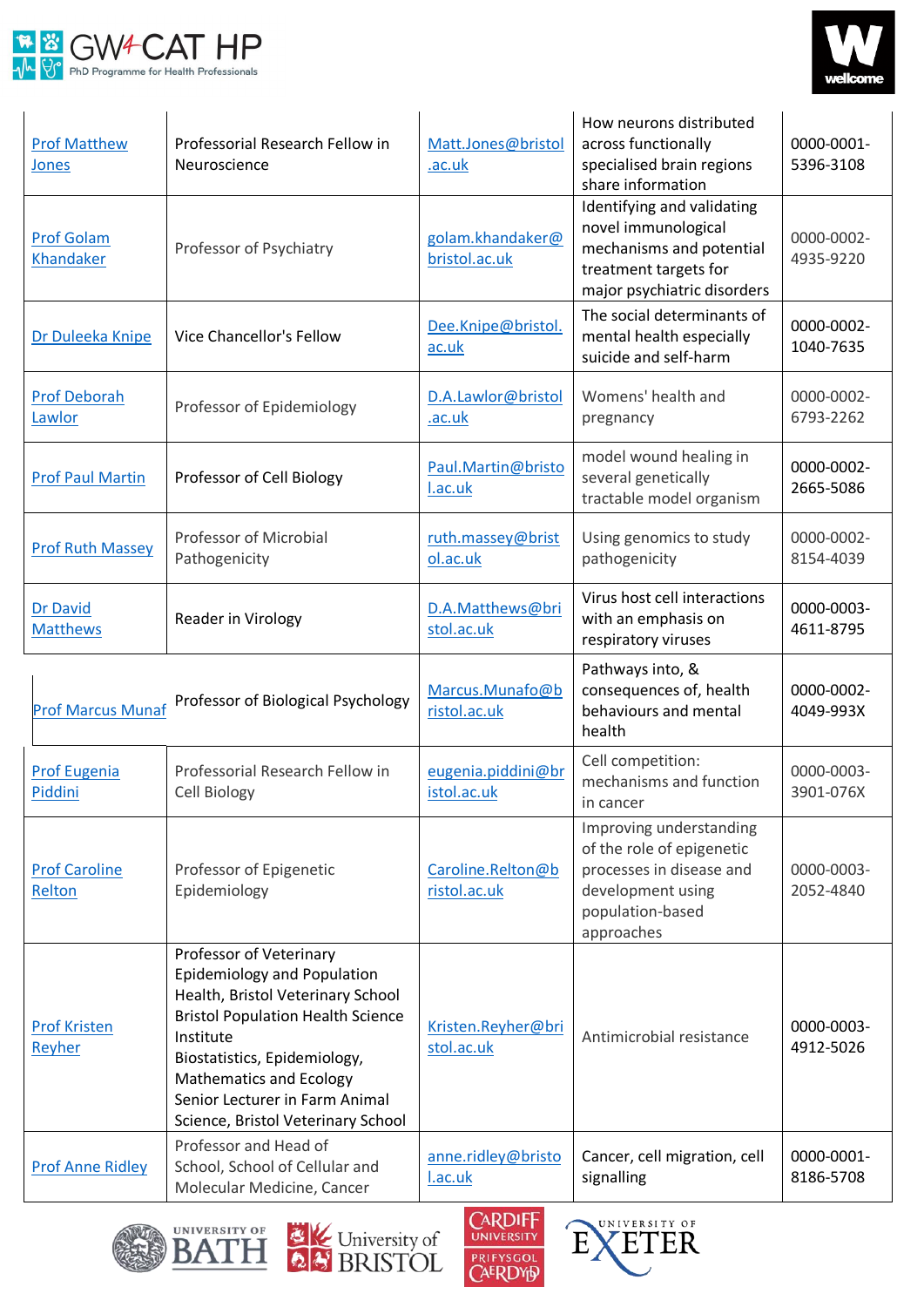



| <b>Prof Moin Saleem</b>                   | <b>Professor and Consultant</b><br>Paediatric Nephrologist, Bristol<br>Children's Hospital | M.Saleem@bristol.<br>ac.uk       | Glomerular disease<br>research including<br>podocyte biology and<br>nephrotic syndromes                                                                                                                                    | 0000-0002-<br>9808-4518 |
|-------------------------------------------|--------------------------------------------------------------------------------------------|----------------------------------|----------------------------------------------------------------------------------------------------------------------------------------------------------------------------------------------------------------------------|-------------------------|
| <b>Prof Simon</b><br><b>Satchell</b>      | Professor of Renal and Vascular<br>Medicine, Bristol Medical School<br>(THS)               | S.C.Satchell@bristo<br>I.ac.uk   | To understand the<br>contribution of GEnC to the<br>glomerular filtration barrier<br>in terms of the<br>ultrastructural features and<br>corresponding physiology                                                           | 0000-0001-<br>5276-4537 |
| <b>Prof Nicholas</b><br><b>Timpson</b>    | <b>Professor of Genetic</b><br>Epidemiology                                                | N.J.Timpson@brist<br>ol.ac.uk    | The contribution of genetic<br>factors to complex traits<br>and the use of genetic data<br>within frameworks of<br>epidemiological analysis<br>allowing causal inference                                                   | 0000-0002-<br>7141-9189 |
| Dr Emma Vincent                           | Research Fellow, Bristol Medical<br>School                                                 | emma.vincent@bri<br>stol.ac.uk   | Genetic epidemiology &<br>cancer cell biology                                                                                                                                                                              | 0000-0002-<br>8917-7384 |
| Dr Helen Weavers                          | Research Fellow, School of<br>Biochemistry                                                 | Helen. Weavers@br<br>istol.ac.uk | Defense strategies used by<br>developing and repairing<br>tissues to make them<br>resilient to damage                                                                                                                      | 0000-0002-<br>5383-6085 |
| Dr Harry Ahmed                            | Senior Clinical Lecturer in<br>Epidemiology. Director, Academic<br><b>Fellows Scheme</b>   | ahmedh2@cardiff.<br>ac.uk        | Epidemiology, linked<br>healthcare records                                                                                                                                                                                 | 0000-0002-<br>0634-8548 |
| <b>Prof Davina Allen</b>                  | Head of Research and Innovation,<br><b>School of Healthcare Sciences</b>                   | allenda@cardiff.ac.<br>uk        | Research interests in<br>nursing, healthcare work<br>organisation, and service<br>improvement.                                                                                                                             | 0000-0002-<br>6729-7502 |
| Prof John Atack                           | Director, Medicines Discovery<br>Institute                                                 | atackj@cardiff.ac.u<br><u>k</u>  | Drug discovery                                                                                                                                                                                                             | 0000-0002-<br>3410-791X |
| <b>Prof Duncan Baird</b>                  | Chair, School of Medicine,<br>Professor of Cancer and Genetics                             | bairddm@cardiff.a<br>c.uk        | Telomere biology                                                                                                                                                                                                           | 0000-0001-<br>8408-5467 |
| <b>Prof Andrea</b><br><b>Brancale</b>     | Professor of Medicinal Chemistry                                                           | brancalea@cardiff.<br>ac.uk      | Computer-aided design,<br>syntehsis and development                                                                                                                                                                        | 0000-0002-<br>9728-3419 |
| <b>Prof Monica</b><br><b>Busse-Morris</b> | Director of Mind, Brain and<br>Neuroscience Trials School of<br>Medicine                   | busseme@cardiff.a<br>$c.$ uk     | The development,<br>evaluation and<br>understanding of<br>interventions such as<br>physical activity &<br>behavioural change<br>techniques required to<br>inform assessment of<br>outcomes in complex<br>health conditions | 0000-0002-<br>5331-5909 |







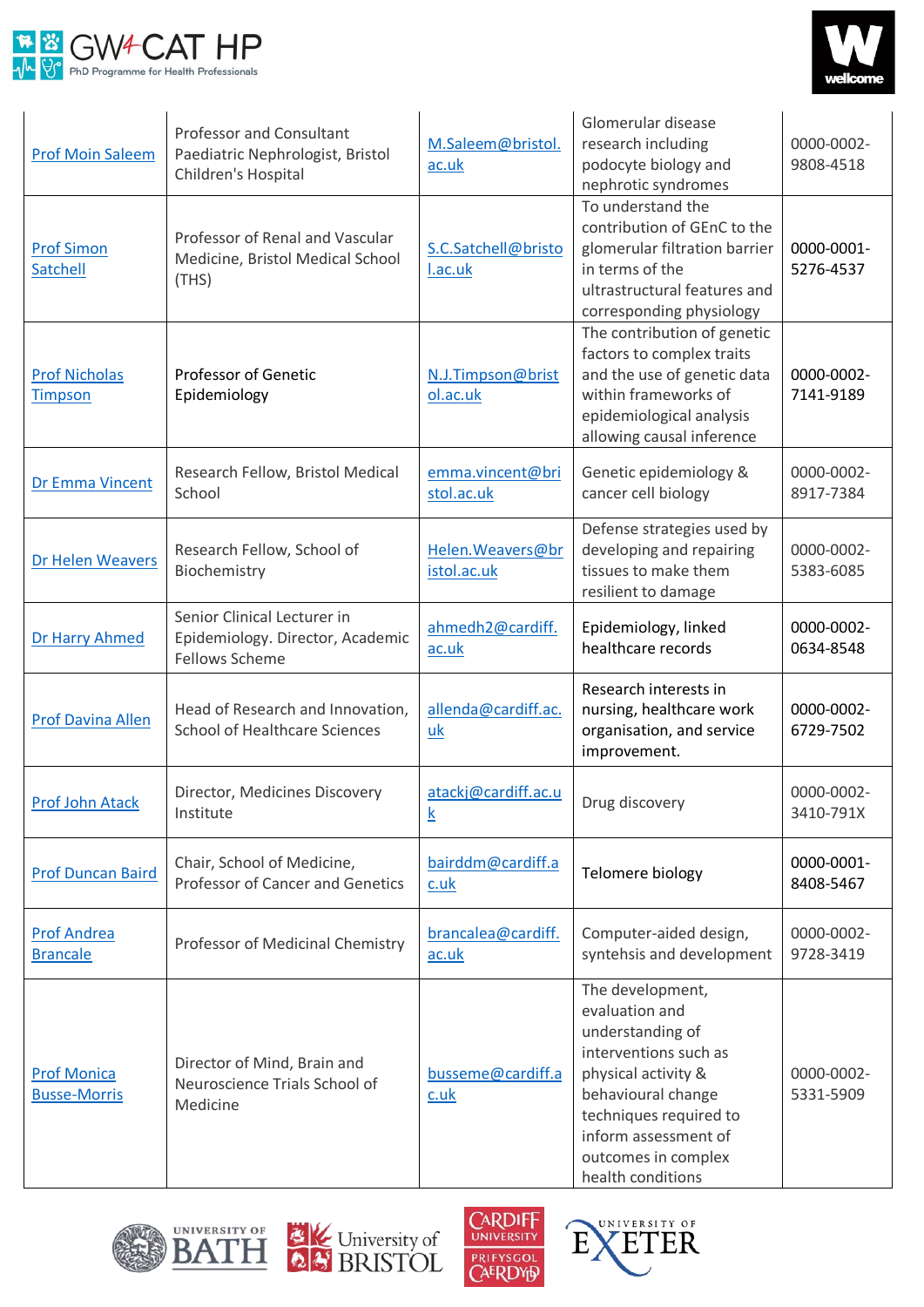



| <b>Matthias Eberl</b>                | Professor of Translational<br>Immunology, Division of Infection<br>and Immunity. Joint Academic<br>Lead for Public Involvement and<br>Engagement, School of Medicine. | eberlm@cardiff.ac.<br>uk      | The molecular and cellular<br>basis of host-pathogen<br>relationships and the<br>underlying modulation of<br>complex immune<br>responses                                  | 0000-0002-<br>9390-5348 |
|--------------------------------------|-----------------------------------------------------------------------------------------------------------------------------------------------------------------------|-------------------------------|---------------------------------------------------------------------------------------------------------------------------------------------------------------------------|-------------------------|
| <b>Prof Donald</b><br>Fraser         | Director Wales Kidney Research<br>Unit                                                                                                                                | fraserdj@cardiff.ac<br>.uk    | Mechanisms underlying<br>injury & scarring in the<br>kidney and peritoneum                                                                                                | 0000-0003-<br>0102-9342 |
| <b>Prof Awen</b><br><b>Gallimore</b> | Co-Director of Systems Immunity<br>Research Institute                                                                                                                 | gallimoream@cardi<br>ff.ac.uk | Identifying the correlates<br>of anti-viral and anti-cancer<br>immunity to inform the<br>design of new treatments                                                         | 0000-0001-<br>6675-7004 |
| <b>Prof Liam Gray</b>                | Professor of Functional<br>Neurosurgery, Neuroscience &<br>Mental Health Research Institute                                                                           | graywp@cardiff.ac.<br>uk      | Intracranial therapeutics                                                                                                                                                 | 0000-0001-<br>7595-8887 |
| <b>Prof Jeremy Hall</b>              | Director - Division of Psychiatry<br>and Clinical Neuroscience,<br>Director - Neuroscience and<br>Mental Health Research Institute,<br>Hon. Consultant Psychiatrist.  | hallj10@cardiff.ac.<br>uk     | Psychiatric translational<br>models                                                                                                                                       | 0000-0002-<br>0403-3278 |
| <b>Ben Hanningan</b>                 | Professor: Mental Health Nursing<br>and Director of Postgraduate<br>Research                                                                                          | hanniganb@cardiff<br>.ac.uk   | Using health and social<br>sciences methodology to<br>study mental health<br>systems including policy;<br>service organisation and<br>delivery; work, roles and<br>values | 0000-0002-<br>2512-6721 |
| <b>Prof Neil Harrison</b>            | Clinical Professor in<br>Neuroimaging                                                                                                                                 | harrisonn4@cardiff<br>.ac.uk  | Immunopsychiatry                                                                                                                                                          | 0000-0002-<br>9584-3769 |
| Prof lan<br>Humphreys                | Director of Systems Immunity<br>Research Institute. Wellcome<br>Trust Senior Research Fellow.<br>Infection Lead, Division of<br>Infection and Immunity                | humphreysir@card<br>iff.ac.uk | The regulation of immune<br>responses during viral<br>infections                                                                                                          | 0000-0002-<br>9512-5337 |
| <b>Prof Derek Jones</b>              | Professor, Director of CUBRIC                                                                                                                                         | jonesd27@cardiff.a<br>c.uk    | Development of methods<br>for diffusion magnetic<br>resonance imaging and its<br>application to healthy and<br>diseased states                                            | 0000-0003-<br>4409-8049 |
| <b>Prof Simon Jones</b>              | Dean of Research; Co-Director of<br><b>Systems Immunity Research</b><br>Institute; Research Theme Lead -<br>Infection, Inflammation &<br>Immunity                     | jonessa@cardiff.ac.<br>uk     | Cytokines                                                                                                                                                                 | 0000-0001-<br>7297-9711 |
| <b>Prof Kevin</b><br><b>Murphy</b>   | Wellcome Trust Senior Research<br>Fellow Head of Brain Imaging<br>Group                                                                                               | murphyk2@cardiff.<br>ac.uk    | <b>Functional MRI</b>                                                                                                                                                     | 0000-0002-<br>6516-313X |







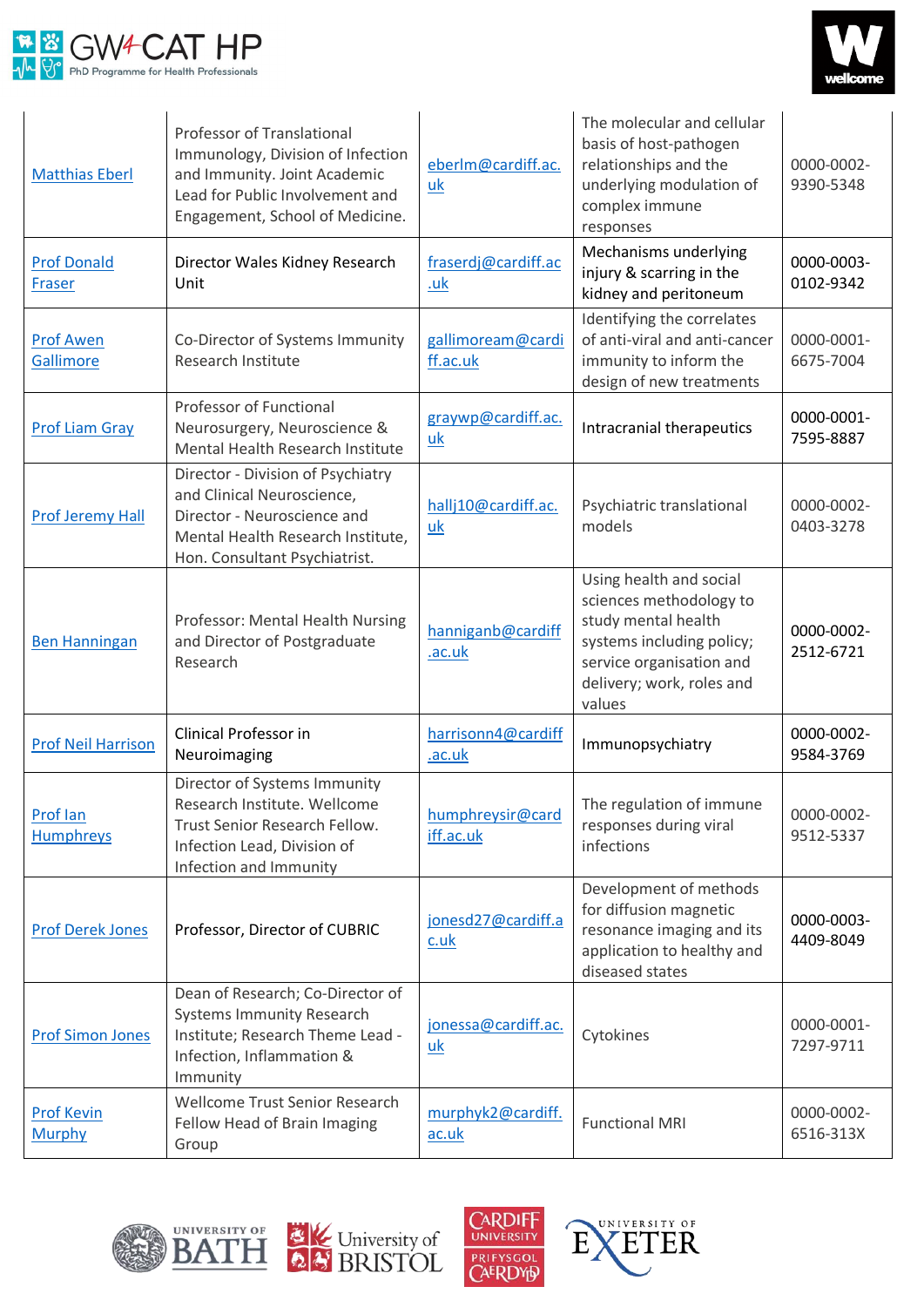



| <b>Prof Valerie</b><br>O'Donnell      | Professor of lipid biochemistry,<br>Division of Infection and<br>Immunity                                                                                                       | $Q-$<br>donnellvb@cardiff.<br>ac.uk | Discovery &<br>characterisation of new<br>lipids made by circulating<br>vascular cells that regulate<br>immune defence and blood<br>clotting                               | 0000-0003-<br>4089-8460 |
|---------------------------------------|---------------------------------------------------------------------------------------------------------------------------------------------------------------------------------|-------------------------------------|----------------------------------------------------------------------------------------------------------------------------------------------------------------------------|-------------------------|
| <b>Prof Frances Rice</b>              | Professor of Developmental<br>Psychopathology, Division of<br>Psychological Medicine and<br><b>Clinical Neurosciences</b>                                                       | ricef2@cardiff.ac.u<br>k            | Developmental<br>psychopathology                                                                                                                                           | 0000-0002-<br>9484-1729 |
| <b>Prof Neil</b><br>Robertson         | Clinical Professor of Neurology,<br>Division of Psychological<br><b>Medicine and Clinical</b><br>Neurosciences                                                                  | robertsonnp@cardi<br>ff.ac.uk       | Multiple Sclerosis & Ataxia                                                                                                                                                | 0000-0002-<br>5409-4909 |
| Dr Victoria<br>Shepherd               | NIHR Doctoral & Advanced Fellow<br>(Nurse)                                                                                                                                      | shepherdvl1@cardi<br>ff.ac.uk       | <b>Ethics/Decision Making</b>                                                                                                                                              | 0000-0002-<br>7687-0817 |
| <b>Prof Valerie</b><br><b>Sparkes</b> | Director: Biomechanics and<br><b>Bioengineering Research Centre</b><br><b>Versus Arthritis</b>                                                                                  | sparkesv@cardiff.a<br>$c.$ uk       | Spinal pain dysfunction                                                                                                                                                    | 0000 0003<br>4500 9327  |
| <b>Prof Anita Thapar</b>              | Division of Psychological<br><b>Medicine and Clinical</b><br>Neurosciences                                                                                                      | thapar@cardiff.ac.<br>uk            | Child neurodevelopmental<br>disorders and depression                                                                                                                       | 0000-0002-<br>3689-737X |
| <b>Prof James</b><br><b>Walters</b>   | Director, MRC Centre for<br>Neuropsychiatric Genetics and<br>Genomics; Deputy<br>Director/Professor, Division of<br>Psychological Medicine and<br><b>Clinical Neurosciences</b> | waltersjt@cardiff.a<br>c.uk         | Psychiatric genetics                                                                                                                                                       | 0000-0002-<br>6980-4053 |
| <b>Prof Clive Ballard</b>             | Professor of Age-related diseases,<br><b>Pro-Vice Chancellor and Executive</b><br>Dean                                                                                          | C.Ballard@exeter.a<br>c.uk          | Dementia                                                                                                                                                                   | 0000-0003-<br>0022-5632 |
| Dr Emma Baple                         | <b>Clinical Senior Lecturer</b><br>Leads - Rare Disease Research<br>Group, University of Exeter<br>College of Medicine and Health                                               | e.baple@exeter.ac.<br>uk            | New genetic technologies<br>to identify the cause of<br>rare genetic disorders and<br>translation of that<br>knowledge to improve<br>clinical diagnostics and<br>treatment | 0000-0002-<br>6637-3411 |
| Prof Inês Barroso                     | Professor of Diabetes                                                                                                                                                           | ines.barroso@exet<br>er.ac.uk       | Genetic aetiology and<br>mechanisms of type 2<br>diabetes                                                                                                                  | 0000-0001-<br>5800-4520 |
| <b>Prof Gordon</b><br><b>Brown</b>    | Director MRC Centre for Medical<br>Mycology                                                                                                                                     | gordon.brown@ex<br>eter.ac.uk       | Understand the role and<br>function of C-type lectins in<br>immunity during fungal<br>infection                                                                            | 0000-0002-<br>0287-5383 |
| <b>Prof Linda Clare</b>               | Professor of Clinical Psychology of<br>Ageing and Dementia                                                                                                                      | L.Clare@exeter.ac.<br>uk            | The application of cognitive<br>rehabilitation approaches<br>for people with early-stage<br>Alzheimer's Disease                                                            | 0000-0003-<br>3989-5318 |







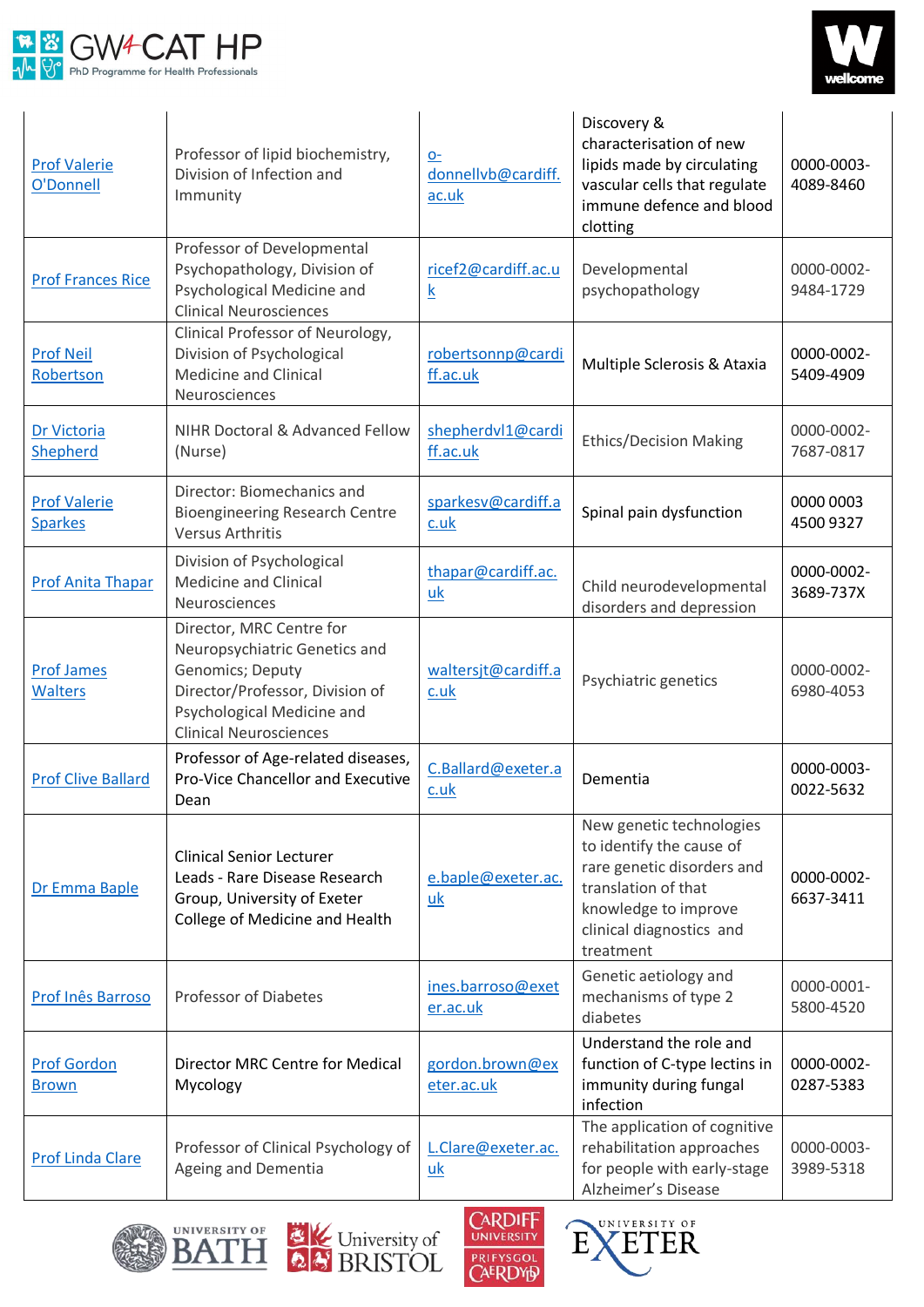



| Dr Peter Cook                           | Lecturer - Wellcome Trust Sir<br>Henry Dale Fellow MRC CMM                                                | P.C.Cook@exeter.a<br>c.uk        | Mechanistic understanding<br>of asthmatic<br>immunopathology                                                                                                | 0000-0002-<br>5208-4985 |
|-----------------------------------------|-----------------------------------------------------------------------------------------------------------|----------------------------------|-------------------------------------------------------------------------------------------------------------------------------------------------------------|-------------------------|
| <b>Prof Andrew</b><br>Crosby            | Professor of Human Genetics                                                                               | A.H.Crosby@exeter<br>.ac.uk      | Community genomic and<br>neurogenetics                                                                                                                      | 0000-0003-<br>3667-9054 |
| <b>Prof Helen Dawes</b>                 | Professor of Clinical<br>Rehabilitation                                                                   | h.dawes@exeter.a<br>c.uk         | Working with industry,<br>clinicians and the public, to<br>develop, evaluate and<br>translate to clinical practice<br>transformative innovation             | 0000-0002-<br>2933-5213 |
| <b>Prof Sian Ellard</b>                 | Professor of Genomic Medicine                                                                             | S.Ellard@exeter.ac.<br>uk        | Monogenic diabetes,<br>congenital hyperinsulinism<br>and the use of sequencing<br>technology for disease<br>gene discovery and<br>improved diagnostic tests | 0000-0002-<br>7620-5526 |
| Dr Sarah Flanagan                       | Associate Professor in Genomic<br>Medicine and Sir Henry Dale<br><b>Research Fellow</b>                   | S.Flanagan@exeter<br>.ac.uk      | Monogenic disorders of<br>insulin secretion                                                                                                                 | 0000-0002-<br>8670-6340 |
| <b>Prof Tim Frayling</b>                | <b>Professor of Human Genetics</b>                                                                        | t.m.frayling@exete<br>r.ac.uk    | Genome wide approaches<br>to identify genetic variation<br>associated with common<br>human disease                                                          | 0000-0001-<br>8362-2603 |
| Dr Rachel Freathy                       | Associate Professor and<br><b>Wellcome Trust Senior Research</b><br>Fellow                                | R.Freathy@exeter.<br>ac.uk       | Using genetics to<br>understand the factors<br>affecting the growth of a<br>foetus in utero and its<br>association with type 2<br>diabetes in adulthood     | 0000-0003-<br>4152-2238 |
| <b>Prof Neil Gow</b>                    | Professor of Microbiology                                                                                 | n.gow@exeter.ac.u<br>K           | Medical mycology                                                                                                                                            | 0000-0002-<br>2776-5850 |
| <b>Willie Hamilton</b>                  | Professor of Primary Care<br>Diagnostics                                                                  | w.hamilton@exete<br>r.ac.uk      | Primary care diagnostics,<br>with particular expertise in<br>cancer                                                                                         | 0000-0003-<br>1611-1373 |
| <b>Prof Andrew</b><br><b>Hattersley</b> | <b>Gillings Chair of Precision</b><br>Medicine, Professor of Molecular<br>Medicine & Consultant Physician | A.T.Hattersley@ex<br>eter.ac.uk  | Investigation of the genetic<br>and molecular basis of<br>inherited conditions                                                                              | 0000-0001-<br>5620-473X |
| <b>Prof Gaspar</b><br>Jekely            | Professor of Neuroscience                                                                                 | G.Jekely@exeter.ac<br><u>.uk</u> | The neural circuit bases of<br>behaviour                                                                                                                    | 0000-0001-<br>8496-9836 |
| Sallie Lamb                             | Associate Dean for Research &<br>Mireille Gillings Professor of<br><b>Health Innovation</b>               | s.e.lamb@exeter.a<br>c.uk        | Ageing, disability and<br>rehabilitation                                                                                                                    | 0000-0003-<br>4349-7195 |